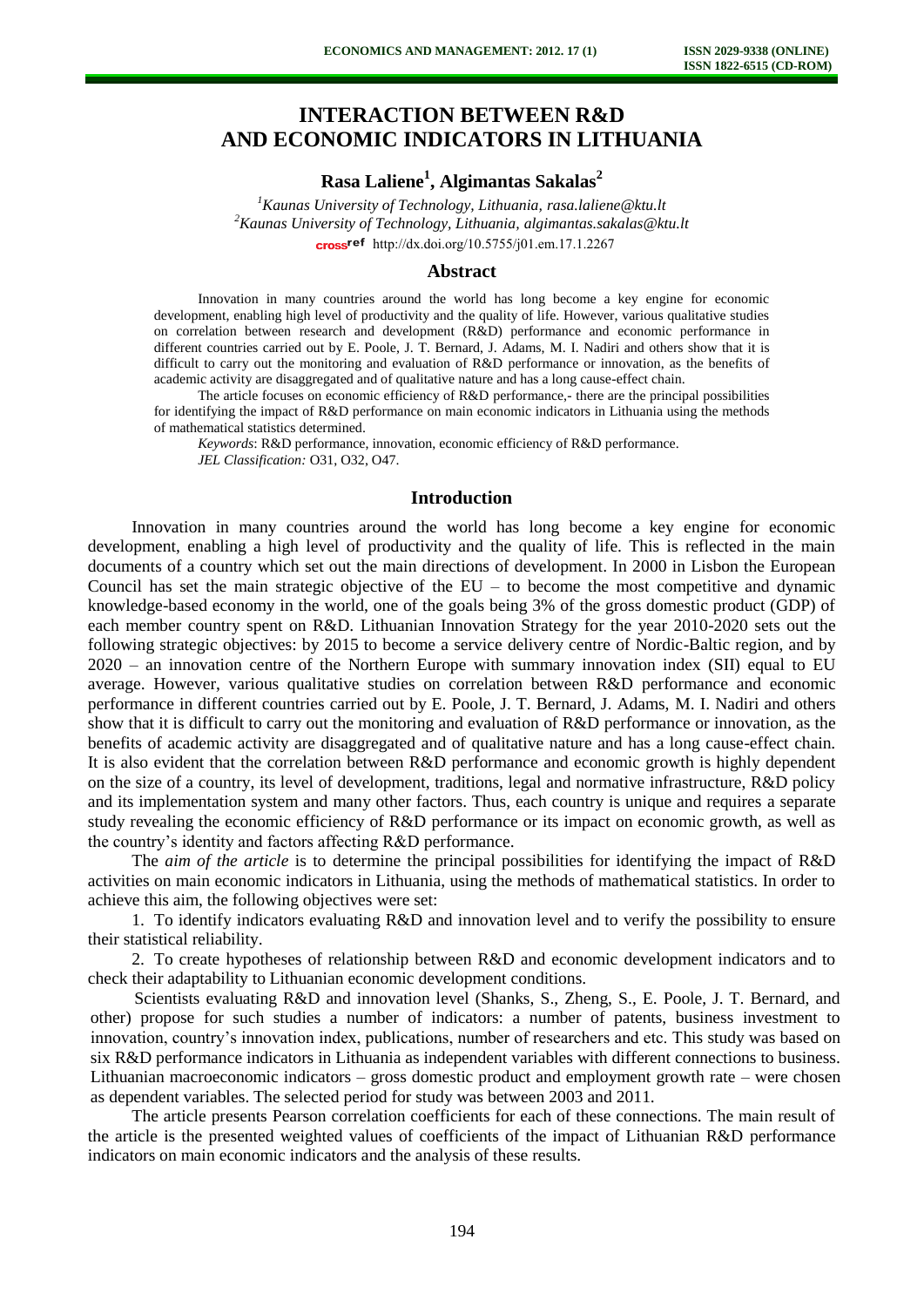## **Links between R&D and innovation activities**

Concepts "research and experimental development" and "innovation" are sometimes used interchangeably, but in fact they mean different things. *Research and experimental (social, cultural) development* is defined as a systematic creative activity for understanding nature, humans, culture and society, and the use of such activity results. R&D covers three activities – fundamental research, applied research and experimental development (Research Activities 2010, 2011). *Innovation*, in turn, is defined as entrepreneurial management instrument through which changes are used as an opportunity to create new business, product or service, and to get higher profits (Drucker, 2006). Innovation concept is based on the aspects of creating value, exploring opportunities and competitive advantage, i.e. innovations are usually associated with their added value. Innovative activities are successful commercialization of new technologies, ideas and methods, presenting to the market new or improved products and processes (Gecas at al., 2000).

The main difference between R&D and innovation concepts is the difference between the "goals" of the two activities. The main objectives of scientific activities are, in particular, creating new knowledge and their application to further research. The second objective is the dissemination of new knowledge through education and striving to use them in the economy and social life. R&D activities do not necessarily lead to innovation. It can be directed to a deeper assimilation of new knowledge, rather than the application of knowledge in a short run. Also, some R&D projects fail and can not provide useful results. According to Shanks and Zheng (2006), R&D activities are insufficient to explain innovation because many companies do not need to perform R&D projects in order to introduce new technologies, also because there exist other, non-technological ways to implement innovation. As a result, scientific literature divides innovations by their very nature and character into science-based and experience-based innovations (Edquist, Hommen, Tsipouri, 2000; Cardinal, Alessandri, Turner, 2001).

And yet, although in theory the two concepts are clearly separated and defined differently, in real life R&D and innovation activities are not easily dissociated from one another, because new knowledge received through R&D activities are often based on innovation. It should be also noted that interinstitutional cooperation is characteristic of innovation activities, i.e. cooperation with scientific institutions, institutes, innovation centres and etc. Most of the authors (Leber et al., Twiss, Bright, Price, Baker), analysing innovation activity processes, in their models or theories refer to the importance and certain place of scientific institutions, research or knowledge in innovation activities. In summary it can be stated that links between R&D and innovation are not linear, they are complex, and therefore indicators of these activities are significantly related.

### **Indicators characterizing R&D performance in Lithuania.**

Main indicators of R&D performance in Lithuania are annually presented in Statistics Lithuania reports. The following are five indicator groups characterizing R&D performance:

- 1) Main science and technology indicators.
- 2) R&D personnel.
- 3) R&D expenditure.
- 4) Careers of doctorate holders.
- 5) R&D indicators in the European Union.

 Meanwhile, one of the most common indicators of innovation activities in Europe, also used for generic comparison of countries, is summary innovation index annually presented in Innovation Union Scoreboard (Innovation Union Scoreboard 2010, Pro Inno Europe.). This index covers eight indicator groups and 25 different indicators in total. The analysis of Lithuanian R&D indicators and summary innovation index showed that most them are concurrent, i.e. calculating the innovation index, the main national R&D indicators are included: number of persons with higher education, number of postgraduate students, number of publications and other indicators that do not have direct connection with business or added value, as stated in definitions of innovation. Meanwhile, characterizing Lithuanian R&D performance, indicators defining innovation performance of business are also presented. This only confirms our statement that if in theoretical level the concepts of R&D and innovation are clearly separated, in real life their indicators are closely related and are not clearly separated.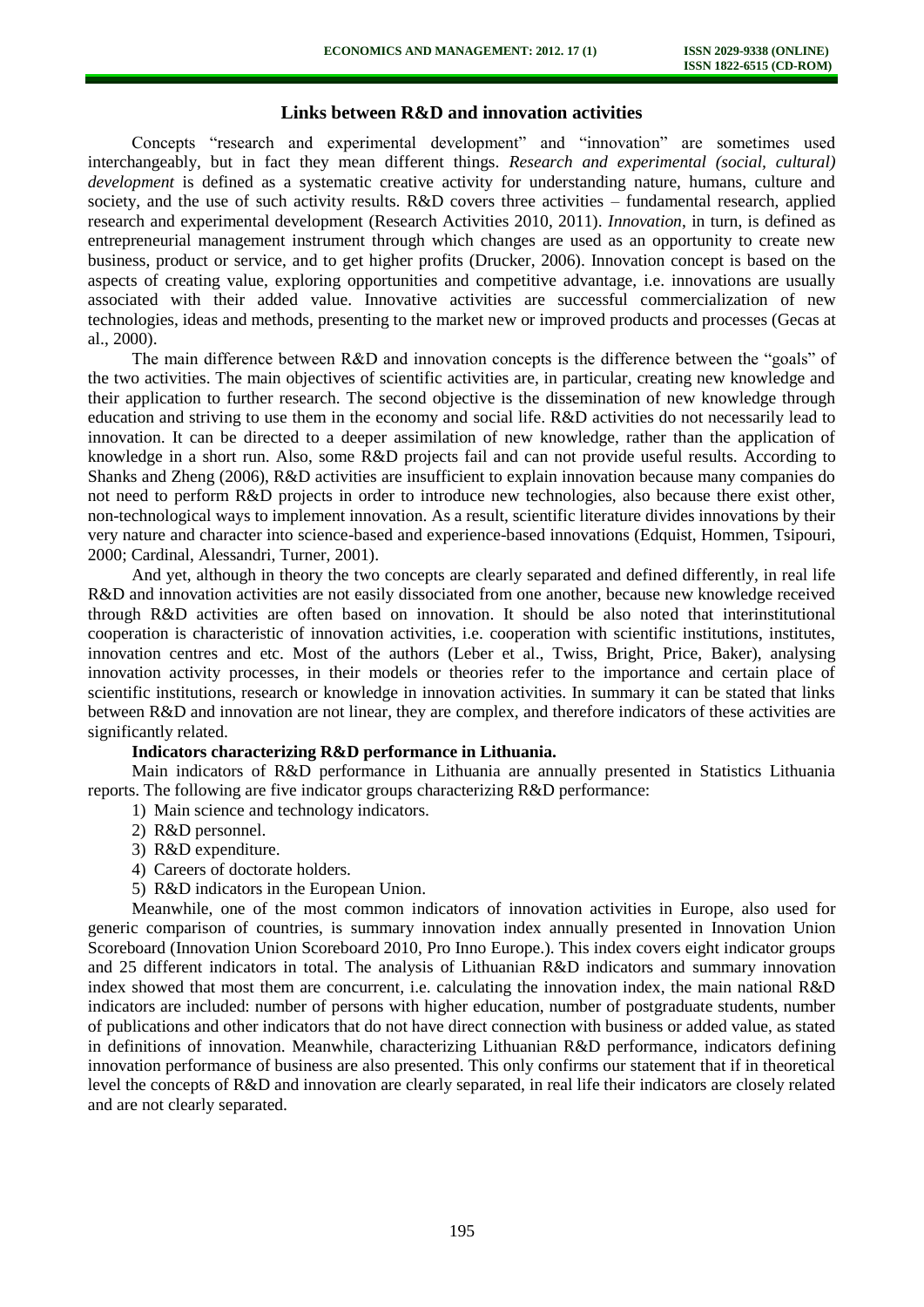## **Studies on R&D performance productivity**

The productivity of R&D performance is examined in a number of studies, carried out at different levels: corporate, sectoral or national. Most of the authors (Nadiri, 1993; Wang & Tsai, 2004; Doraszelski & Jaumandreu, 2006; Khan, 2006; Artz et al., 2010; Sedziuviene & Vveinhardt, 2010; Gumilar et al., 2011, Wang & Wu, 2012, etc.) have examined the issue at corporate or national economy sector levels for a more explicit R&D input and output connection. Most of their studies confirm that R&D plays an important role in total factor productivity growth. The main research results: the elasticity of R&D productivity ranges from 8% to 85%, depending on the scope of activity, selected research data, measurement methods, selected period or R&D funding source.

There are not that many studies on national level examining the interaction between R&D and economic indicators. The main conclusions of these studies: investments into R&D are the most important component for economic growth and development in a long run; however, links between R&D performance and productivity growth are so complex that they can not be described directly or based on empirical studies (Heng, Choo, 2002; Zheng, 2006; Shanks, Pessoa, 2007; Coccia, 2009; Ho, Wong, Toh, 2009; Wang, 2010; etc.). Without questioning the correctness of this statement in principle, it should be noted that there is a lack of comprehensive research at this level in Lithuania.

When summing up research results on economic productivity of R&D at the national level, one can refer to the conclusion presented in the OECD Economic study which analyses the issues of R&D performance productivity. It says that there is a lack of studies in the field due to the complexity of evaluating economic impact of this activity because R&D performance indicators are not directly related to the main economic indicators used for countries' assessment. However, it is emphasized in the study that this performance has a significant effect on the quality of life and an indirect impact on business and economic development (Guellec, Pottelsberghe de la Potterie, 2001).

### **Research on interaction between R&D and economic indicators in Lithuania**

In order to investigate the influence of R&D performance indicators to the selected national economic indicators – GDP and labour productivity – it is necessary to evaluate the time interval between the dynamics of indicators. The research covers a period of one year, i.e. we investigate the interaction of R&D indicators of 2003-2010 with national economic indicators of 2004-2011. For determining this relationship, correlation analysis method is used where six Lithuanian R&D performance indicators are chosen as independent variables:

- 1) Population aged 25–64 with tertiary education *(ISCED 5-6)*.
- 2) R&D personnel.
- 3) R&D expenditure.
- 4) R&D personnel in business sector.
- 5) Patent applications filed.
- 6) Innovation index of Lithuania.

The selected R&D indicators differ in their nature, i.e. they can be divided into three groups according to how directly the activities they describe are related to the creation of any kind of added value, economic benefits of the company, industry of the country. The first and the second indicators can be attributed to the first group of R&D indicators, which define R&D potential rather than the connection with business or the created direct economic value. The third and the fourth indicators can be attributed to the second group which has an averagely direct link with business. While the third group, which has the strongest direct link with business and fast economic benefits, includes the number of patent applications and innovation index.

The study poses two hypotheses:

1) R&D activities in Lithuania have a positive effect on national economic growth, i.e. the correlation between all R&D indicators and economic indicators is positive.

2) The weakest correlation is between the values of the first R&D indicators group and economic indicators; the second group has average correlation, while the third has the strongest.

Table 1 presents the values of selected Lithuanian R&D indicators in 2003-2010.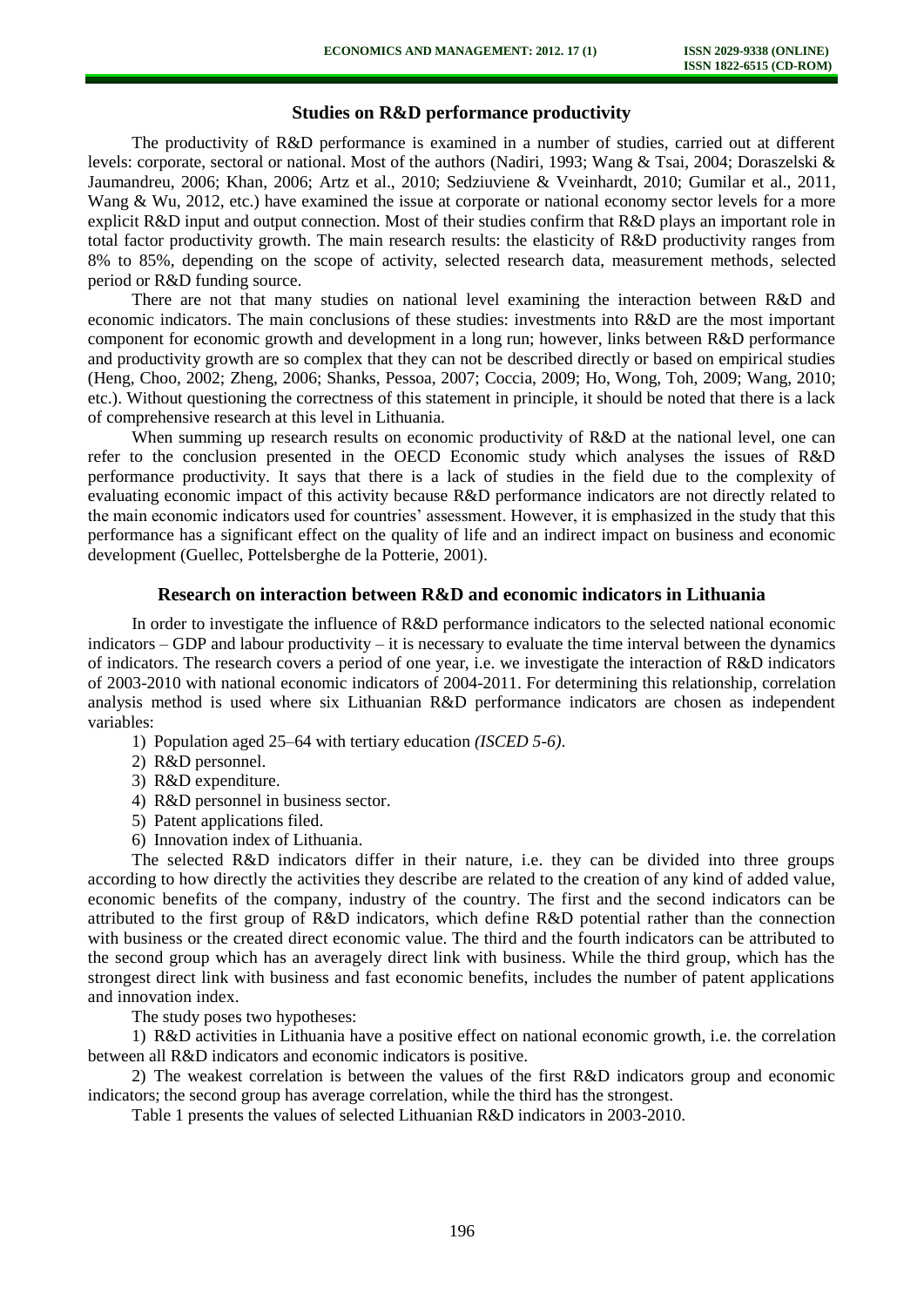| <b>R&amp;D</b> Indicator/Year                                  | 2003  | 2004  | 2005  | 2006  | 2007  | 2008  | 2009  | 2010  |
|----------------------------------------------------------------|-------|-------|-------|-------|-------|-------|-------|-------|
| Population aged 25-64<br>with tertiary education,<br>thousands | 417,5 | 452,5 | 473,2 | 479,1 | 516.9 | 541,7 | 551,9 | 579,8 |
| <b>R&amp;D</b> personnel                                       | 14534 | 16436 | 16323 | 16379 | 18467 | 18598 | 18428 | 18257 |
| R&D expenditure, LTL<br>million                                | 381,8 | 472.7 | 542.0 | 657.8 | 803.1 | 890,1 | 765,0 | 755,6 |
| <b>R&amp;D</b> personnel in<br>business sector                 | 781   | 1309  | 1559  | 1561  | 2523  | 2578  | 2148  | 2873  |
| <b>Patent applications</b><br>filed                            | N/A   | 13310 | 11840 | 9792  | 6847  | 6894  | 4925  | 4757  |
| <b>Innovation index</b>                                        | 0.26  | 0,25  | 0,27  | 0.24  | 0,26  | 0,23  | 0.24  | 0,23  |

**Table 1.** Main R&D indicators in Lithuania

Source: Statistics Lithuania, Innovation Union Scoreboard 2010

For depended indicators reflecting economic growth of the country we have chosen two economic indicators. First and foremost – gross domestic product (GDP), a most common macroeconomic indicator. The second one is labour productivity indicator, closely related to scientific, experimental or innovation activities at theoretical level. Their values are presented in table 2.

| Year                                                                          | 2004    | 2005    | 2006    | 2007    | 2008     | 2009    | 2010    | 2011   |
|-------------------------------------------------------------------------------|---------|---------|---------|---------|----------|---------|---------|--------|
| <b>GDP, LTL million</b>                                                       | 62997.4 | 72401.9 | 83227.1 | 99229.3 | 112083,7 | 91914.0 | 95074.3 | 105062 |
| <b>Added value for one hour</b><br>actually worked at<br>current prices (LTL) | 22,1    | 24,0    | 27,2    | 31,0    | 34,7     | 31,4    | 33,8    | N/A    |

**Table 2.** GDP and labour productivity in Lithuania

Source: Statistics Lithuania

The dependence between different variables is calculated by Pearson correlation coefficient  $r_{xy}$  (1), where the values of independent variables "x" are Lithuanian R&D indicators, and dependent variables "y" – national economic indicators, namely GDP and labour productivity.

$$
r_{xy} = \frac{\sum (x_i - \bar{x})(y_i - \bar{y})}{\sqrt{\sum (x_i - \bar{x})^2 \cdot \sum (y_i - \bar{y})^2}}
$$
(1)

Main research parameters and results are presented in tables 3 and table 4.

| R&D                        | No. | <b>Relationship investigated</b>                                  | <b>Correlation</b>               |                            |
|----------------------------|-----|-------------------------------------------------------------------|----------------------------------|----------------------------|
| <b>indicators</b><br>group |     | Independent indicator, x                                          | <b>Dependent</b><br>indicator, y | coefficient,<br><b>Txy</b> |
|                            |     | Population aged 25–64 with tertiary education ( <i>ISCED</i> 5-6) |                                  | 0,78                       |
|                            | 2   | R&D personnel                                                     |                                  | 0,80                       |
| $_{\rm II}$                | 3   | R&D expenditure                                                   | R&D                              | 0,84                       |
|                            | 4   | R&D personnel in business sector                                  |                                  | 0,84                       |
| Ш                          | 5   | Patent applications filed                                         |                                  | $-0,76$                    |
|                            | 6   | Innovation index of Lithuania                                     |                                  | $-0,38$                    |

**Table 3.** Interaction between R&D and GDP indicators in Lithuania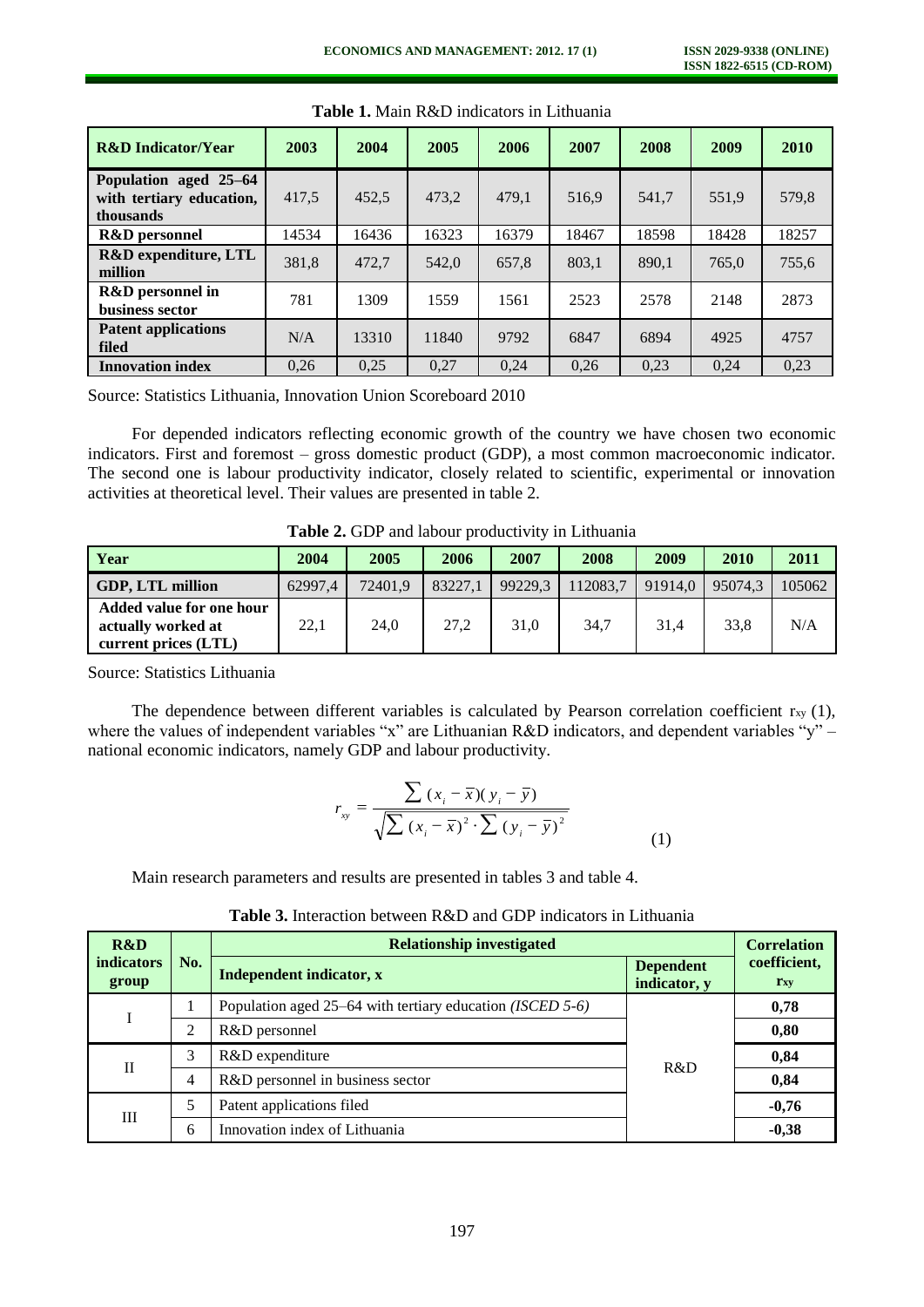| R&D                        |     | <b>Relationship investigated</b>                                  | <b>Correlation</b>               |                                   |  |
|----------------------------|-----|-------------------------------------------------------------------|----------------------------------|-----------------------------------|--|
| <b>indicators</b><br>group | No. | Independent indicator, x                                          | <b>Dependent</b><br>indicator, y | coefficient,<br>$\mathbf{r}_{xy}$ |  |
|                            |     | Population aged 25–64 with tertiary education ( <i>ISCED</i> 5-6) |                                  | 0,90                              |  |
|                            | 2   | R&D personnel                                                     |                                  | 0,87                              |  |
| П                          | 3   | R&D expenditure                                                   | Labour                           | 0,91                              |  |
|                            | 4   | R&D personnel in business sector                                  | productivity                     | 0,89                              |  |
| Ш                          | 5   | Patent applications filed                                         |                                  | $-0,93$                           |  |
|                            | 6   | Innovation index of Lithuania                                     |                                  | $-0,40$                           |  |

**Table 4.** Interaction between R&D and labour productivity in Lithuania

#### **Research findings and analysis**

As shown by research results, the first hypothesis raised in the article was confirmed only in part. The correlation between the first two groups of indicators and Lithuanian economic indicators is positive and quite strong, i.e. increasing values of the first four R&D indicators result in increasing national economic indicators – GDP and labour productivity. It goes to confirm that R&D performance is related to economic prosperity and has a strong influence on the latter. Meanwhile, the correlation of the last two R&D indicators (submitted patent applications and innovation index of Lithuania), which at theoretical level are most directly related to economic processes and should have the strongest correlation, is negative.

The second hypothesis stating that the correlation between the values of the first R&D indicators group and economic indicators should be the weakest, while the second should be average, and the third should have the strongest, was not confirmed.

These results could be explained in several aspects.

Research results were without a doubt influenced by global economic crisis, which, as we know, had a strong influence on the majority of economies, and their main macroeconomic indicators. This only confirms the idea that correlation between two indicators depends on a number of factors simultaneously and it is difficult to indicate which are the most important. It is therefore appropriate to investigate additional correlation, with narrower national macroeconomic indicators as independent variables, for example separating traditional and high technology industry, also adjusting time interval between the indicators.

There is no doubt that negative correlation dependence of the third indicators group can be influenced by both objective and subjective reasons. The number of submitted patent applications is obviously decreasing. This means that one of the main innovation factors in Lithuania is actually not working, thus it is necessary to find out what causes the loss of this factor impact. Possible reason can also occur in the very calculation of indicator values. There is a stronger negative correlation between the number of patents and the selected economic indicators. A more in-depth investigation of the value of patent indicator shows that 50 to 70 percent of the value of this indicator is composed of enlarged European patent applications or international trademark protection applications. This means that it is only the protection of patent or trademark, created and existing not necessarily in Lithuanian market, in Lithuanian territory, and not the introduction of specific innovation product or its improvement into Lithuanian market. Thus, in order to clarify the results obtained, there is a need to additionally research the relationship between patent applications and economic indicators, excluding extended indicators from patent indicator, i.e. leaving only national applications. That would give a more accurate reflection on innovation activities of Lithuanian companies and organisations. Meanwhile, a low impact of the second indicator – innovation index of Lithuania – to the GDP makes question the validity of this indicator and for its objectivity to be grounded an exceptional attention must be paid.

Another reason of such results can be the correlation method itself. There are several reasons why it can not be concluded that there is a stochastic relationship between two random variables considering only the size of correlation coefficient. First, statistical sample volume should be taken into consideration. Determining correlation is mathematical method where the sample of eight years (years from 2003 to 2010) in theory is relatively small. However, in real life eight years is a sufficient period of time for collecting data, as a larger volume of data would cause yet another credibility issues – comparability of the indicators due to changing calculation methods or the occurrence of other factors influencing the investigated variables. It is also necessary to pay attention to the complexity of the correlation relationships themselves, i.e. such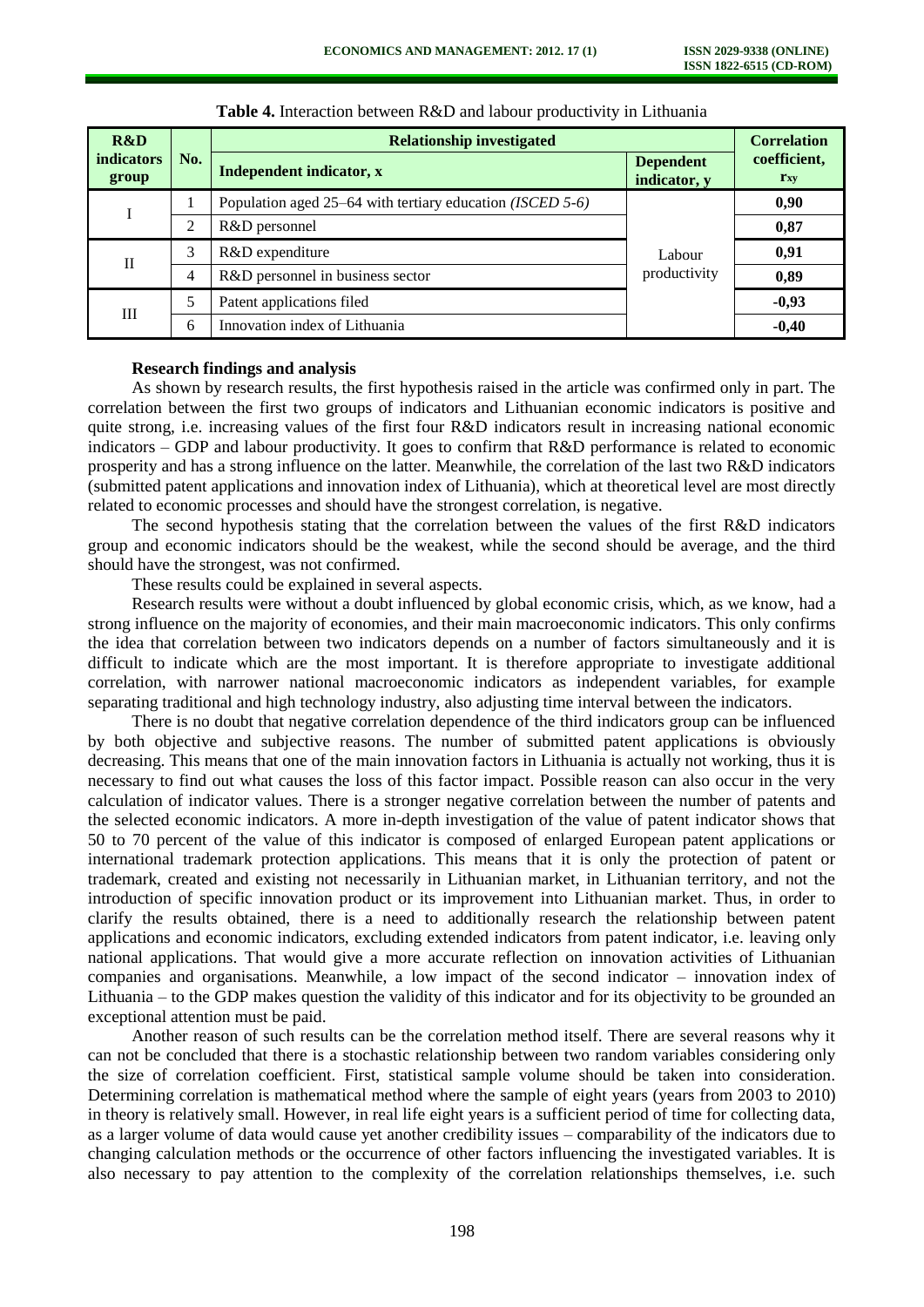relationships are generally very complex, and resultative indicators depend on a number of factors simultaneously and it is difficult to indicate which are the most influential. This requires a research of additional factors influencing R&D performance or its individual aspects in Lithuania.

### **Conclusions**

In modern world R&D and innovation performance are considered to be one of the priorities for country's development; it is reflected in economic development strategies of different countries or communities. This article explores the relationships and links between R&D and innovation performance, and their economic efficiency. The main objectives of the article were to analyse and define the links of theoretical R&D and innovation concepts, and to investigate and evaluate the interaction between the selected R&D activities and Lithuanian economic indicators.

The main summarized results of the article.

1) Although in scientific literature R&D and innovation concepts are often used interchangeably, at theoretical level the two activities are different and clearly dissociated. The essential difference between R&D and innovation concepts is different "objectives" of the two activities. The main objectives of scientific or R&D activities are, in particular, creating new knowledge and their application to further research. The second objective is the dissemination of new knowledge through education and striving to use this knowledge in the economy and social life. Meanwhile, the meaning of innovation is always connected with added value, entrepreneurship, new business, product or service. The notion of innovation is always based on the aspects of creating value, exploring opportunities and competitive advantage where final and sole objective of such activity is increased economic benefit. Two types of scientists can be identified according to how they differentiate R&D and innovation activities. Some of them (Shanks, Zheng, Edquist, Hommen, Tsipouri, Cardinal, Alessandri, Turner) make a clear distinction between the two activities both in theoretical and practical level, and argue that innovative activities do not necessarily require R&D activities. Meanwhile, the other group of scientists (Leber et al., Twiss, Bright, Price, Baker) propose that new knowledge received through R&D activities are based on innovation. In their innovation models or theories the latter group of scientists always indicate the importance and a certain place for science institutions, research and knowledge. Therefore, it could be summarized that the relationship between the two concepts is complex and not necessarily linear.

2) If in theoretical level the concepts of R&D and innovation activities are quite clearly distinguished, then the analysis of indicators of both activities showed that they are strongly interrelated and are not clearly separated. Both describing the country's scientific potential and R&D performance, indicators of innovation activities are presented, and calculating national innovation indexes the major part of indicators are precisely indicators of country's scientific potential or R&D performance. The problem is that the number of indicators characterizing the level of innovation presented in low and that the statistical data is very much limited.

3) To research the impact of R&D performance on Lithuanian economic indicators, six indicators of R&D performance in Lithuania were chosen as independent variables. Each of the indicators by their nature has different relationship to business. As depended variables Lithuanian macroeconomic indicators were chosen: gross domestic product and labour productivity indicator.

Two interaction hypotheses were named in the study:

1) R&D activities in Lithuania have positive impact on country's economic growth.

2) R&D indicators with weakest relation to business have the lowest correlation with economic indicators, while those with the strongest relation to business have the highest.

The results obtained partly confirmed the first research hypothesis, while the second one was rejected. The correlation among the indicators of the first two groups and Lithuanian economic indicators is positive and strong, i.e. increasing values of the first four R&D indicators also result in increasing national economic indicators – GDP and labour productivity. It confirms that R&D performance is related to economic prosperity and has a strong influence on it. Meanwhile, the relationship between the third group of R&D indicators and economic growth indicators was negative during the research period. There might be several reasons for that. Firstly, the correlation method has its shortcomings in terms of difficult and complex correlation relationships, and due a small size of the sample. Another reason may be the informative capability of indicators themselves. For example, more than half of the value of the indicator – the number of patents – is composed not of national but international patents number. This means that it is only the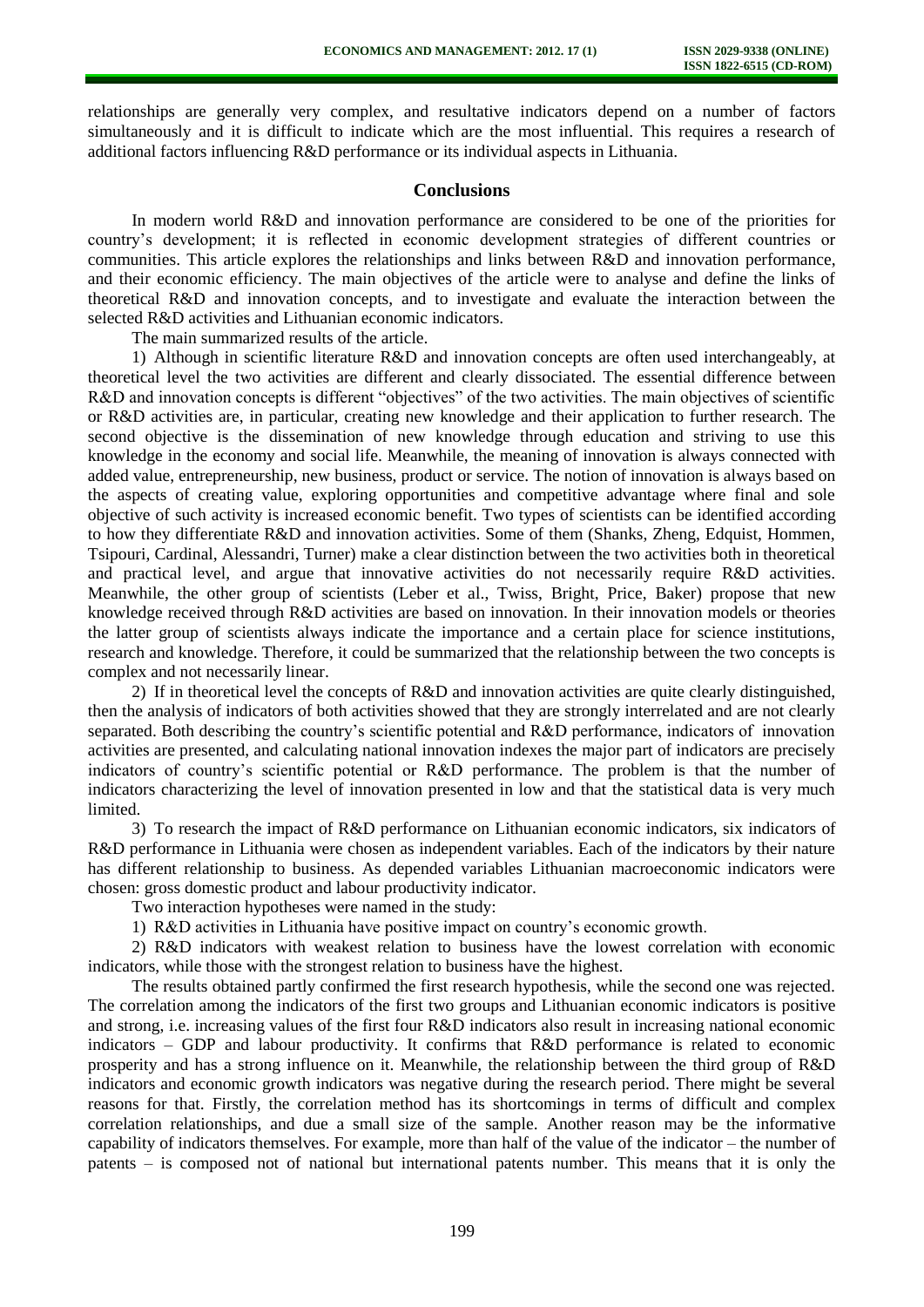protection of patent or trademark in Lithuanian territory, and not an increasing level of innovation in Lithuanian companies or organizations.

The hypotheses testing based on correlation analysis allows stating that:

Lithuanian statistical reporting system does not allow a detailed description of qualitative and quantitative level of R&D and innovation.

It should be taken into account that there is number of factors that may affect the results of analysis when using the methods of mathematical statistics. These include:

- Different absolute values may result in bias, thus apart from the absolute values analysis it is also appropriate to use indicator growth rate analysis.
- It is necessary to evaluate the time interval between the level of innovation, R&D and the dynamics of economic growth indicators.

Technically the analysis of R&D indicators impact on economic indicators can be successful for comparative analysis among the countries. However, within the country it is necessary to identify the peculiarities of different branches, company clusters or research, innovation centres' development and their determining factors. It is also necessary to evaluate the possibilities of statistical base development and the development of applied mathematical – statistical methods. The research and its findings revealed the importance of assessing R&D and innovation performance, and that the relationship of the two activities with economy is a very complex issue that requires further in-depth studies.

### **References**

- 1. Adams, J. (1990). Fundamental stocks of knowledge and productivity growth. Journal of Political Economy, 98(4), 673-702.
- 2. Artz, W., K., Norman, P. M., Hatfield, D., E., Cardinal, L., B. (2010). A Longitudinal Study of the Impact of R&D, Patents, and Product Innovation on Firm Performance. Journal of Product Innovation Management, 27(5), 725– 740.
- 3. Cardinal, L. B., Alessandri, T., M., Turner, S., F. (2001). Knowledge codifiability, resources, and science-based innovation. Journal of Knowledge Management, 5(2), 195-204.
- 4. Coccia, M. (2009). What is the optimal rate of R&D investment to maximize productivity growth? [Technological](http://www.sciencedirect.com/science/journal/00401625)  [Forecasting and Social Change,](http://www.sciencedirect.com/science/journal/00401625) [76\(3\)](http://www.sciencedirect.com/science/journal/00401625/76/3), 433–446.
- 5. Comparative Analysis of Innovation Performance, Innovation Union Scoreboard 2010. Pro Inno Europe. Access by internet:

[http://www.proinno-europe.eu/inno-metrics/page/innovation-union-scoreboard-2010,](http://www.proinno-europe.eu/inno-metrics/page/innovation-union-scoreboard-2010) viewed: 2011-11-07.

- 6. Doraszelski, U., & Jaumandreu, J. (2006). R&D and Productivity: Estimating Production Functions when Productivity is Endogenous. Munich Personal RePEc Archive.
- 7. Drucker, P., F. (2006). Innovation and Entrepreneurship. New York: Harper Business.
- 8. Edquist, Ch., Hommen, L., Tsipouri, L. (2000). Public technology procurement: Theory, evidence and policy. Boston: Kluwer Academic Publisher.
- 9. Gecas, K., Sutkus, A., Olofsson, T. (2000). The new old FEMRIC: Towards strenhtening transnational technology transfer in Lithuania. 5<sup>th</sup> International conference "Baltic dynamics 2000". Kaunas.
- 10. Guellec, D., & Pottelsberghe de la Potterie, B. (2001). R&D and Productivity Growth: Panel Data Analysis of 16 OECD Countires. OECD Economic Studies, 33 (2001/II).
- 11. Gumilar, V. Zarnic, R., Selih. J. (2011). Increasing Competitiveness of the Construction Sector by Adopting Innovative Clustering. Inzinerine Ekonomika-Engineering Economics, 22 (1), 41-49.
- 12. Heng, T. M., & Choo, A. (2002). Economic Contributions of Research & Development in Singapore. Economic Survey of Singapore 2002. Singapore: SNP SPrint Pte Ltd.
- 13. Ho, Y., P., Wong, P., K., Toh, M., H. (2009). The Impact of R&D on the Singapore Economy: An Empirical Evaluation. [The Singapore Economic Review \(SER\),](http://econpapers.repec.org/article/wsiserxxx/) 54 (01), 1-20.
- 14. Khan, T., S. (2006). Productivity Growth, Technological Convergence, R&D, Trade, and Labor Markets: Evidence from the French Manufacturing Sector. IMF Working Paper.
- 15. Lietuvos inovacijų 2010-2020 metų strategija. (2010). Access by internet: [http://www3.lrs.lt/pls/inter3/dokpaieska.showdoc\\_l?p\\_id=365849&p\\_query=&p\\_tr2=](http://www3.lrs.lt/pls/inter3/dokpaieska.showdoc_l?p_id=365849&p_query=&p_tr2), viewed: 2011-11-08.
- 16. Nadiri, M. I. (1993). Innovations and technological spillovers, NBER Working Paper Series No. 4423, Cambridge: Ma.